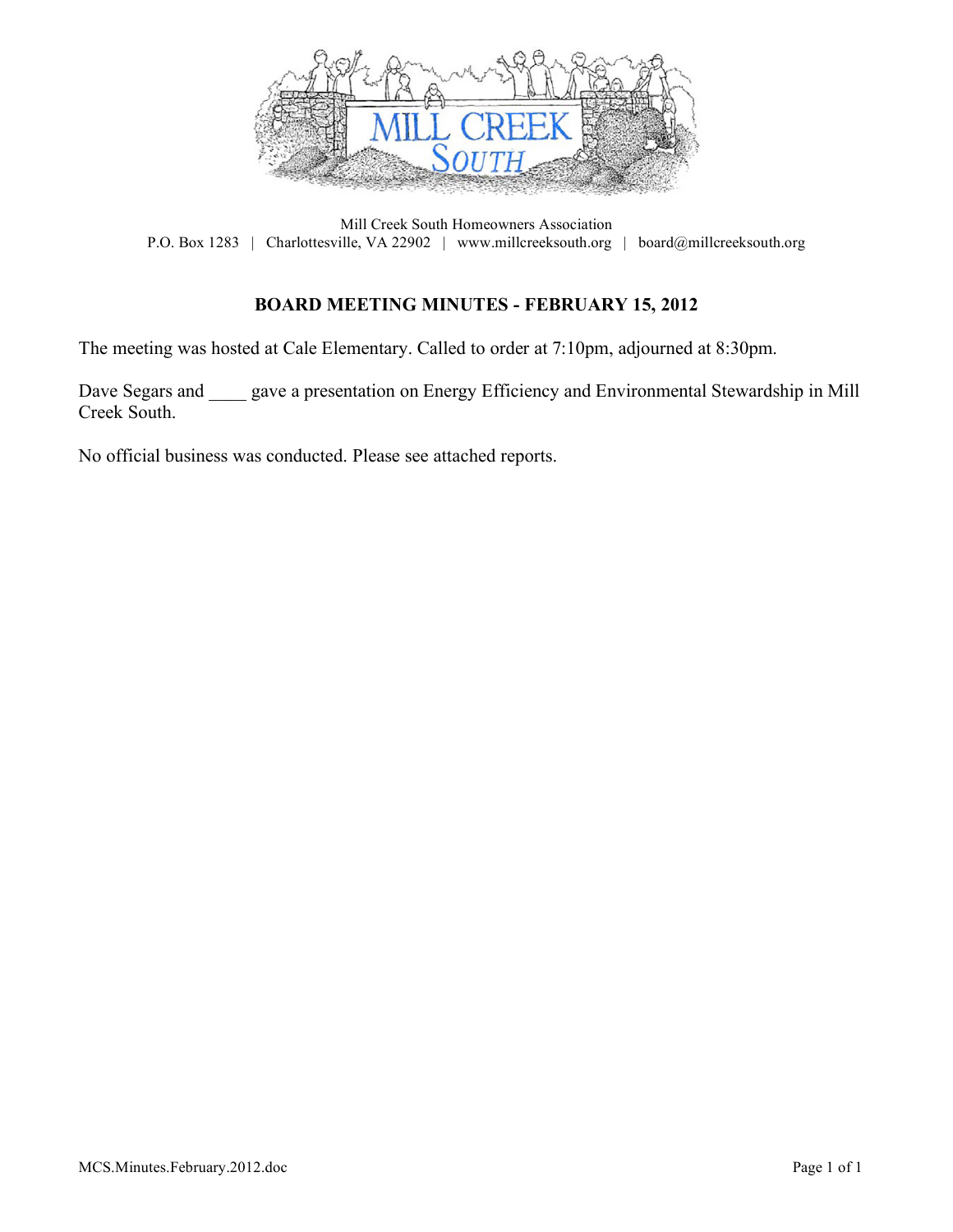### **MILL CREEK SOUTH HOMEOWNERS ASSOCIATION**

## **Architectural Review Committee Report – February 16, 2012**

**MEETING.** We met on Feb 6 to discuss a complicated application for an enclosed back porch. The homeowner met with us, at our request, so that we could better understand unresolved issues in the application.

**APPLICATIONS**. We have had only three new applications this year. One for an enclosed back porch, one to replace exterior boards with HardiePlank, and one to replace a patio door.

The porch enclosure was troublesome because the homeowner and contractor did not submit adequate information and because the photo submitted was from a house in another subdivision.

Board member Dan Burke spent a great deal of time talking to the contractor, then explaining to the homeowner at our meeting what issues needed resolving. We were then able to approve the application with an attached caveat, which the homeowner agreed to. She was very appreciative of the help and clarifications ARC provided for her. She had previously complained to a board member that we were taking too long to approve her application, although the ARC did respond in a timely manner. Now she understood why it took longer than she had hoped.

We approved the patio door application and provided the other homeowner with ARC approved HardiePlank samples.

**ARC REQUIREMENTS REVISION.** This revision is now on our website under the ARC tab.

**MAILBOXES.** One of our members provided additional photos of mailboxes to show what is preferred, which can be added to those provided by Mike Wheelwright.

Respectfully submitted,

*Dell Erwin,* Chair, ARC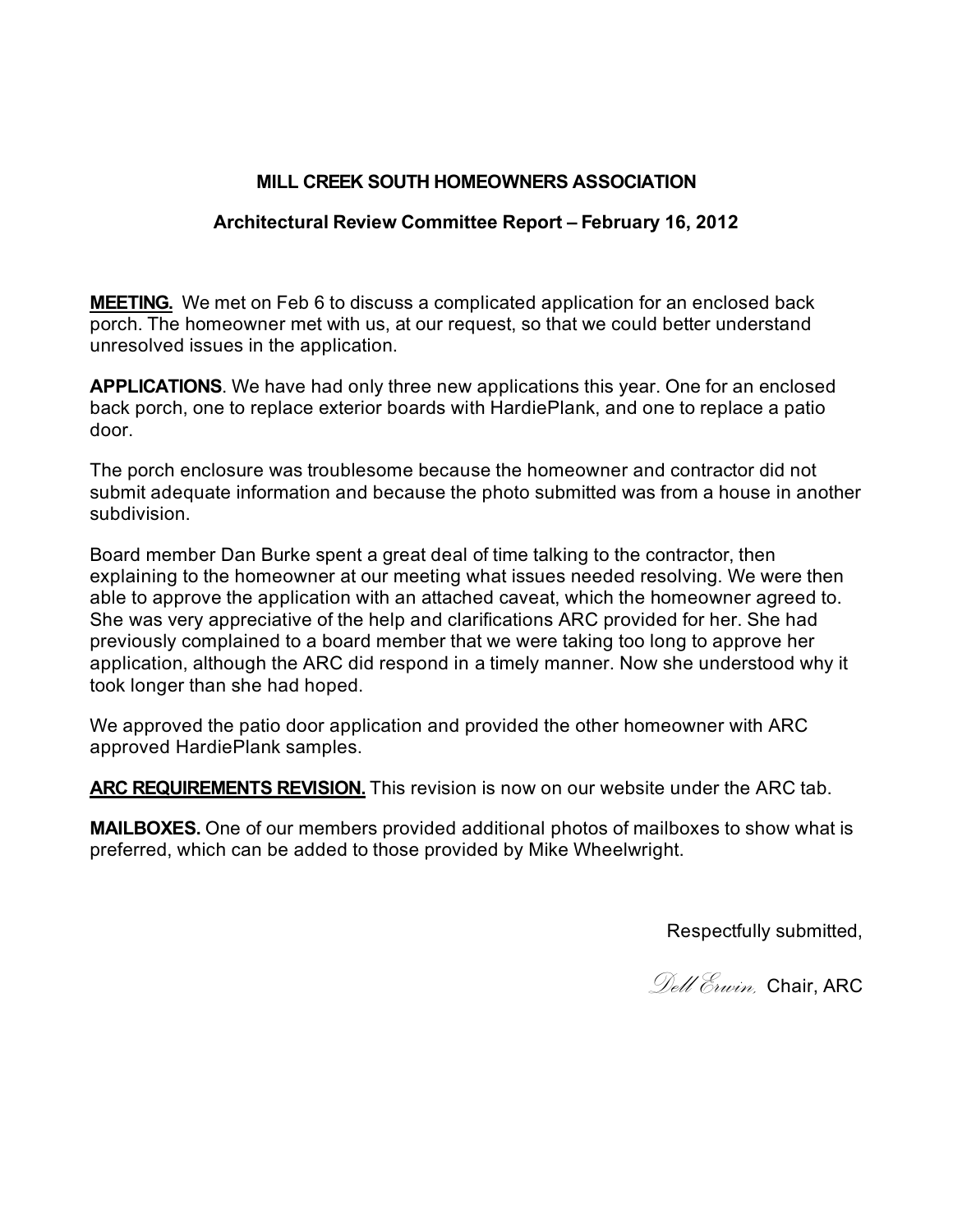Mill Creek South Home Owners Association Balance Sheet As of February 21, 2012

# **Total**

| ASSETS                                   |             |
|------------------------------------------|-------------|
| <b>Current Assets</b>                    |             |
| <b>Bank Accounts</b>                     |             |
| <b>BB&amp;T Basic Business Checking</b>  | 8,249.86    |
| <b>Reserve Fund</b>                      | 35,095.23   |
| <b>Total Bank Accounts</b>               | \$43,345.09 |
| <b>Accounts Receivable</b>               |             |
| <b>Accounts Receivable</b>               | $-42.50$    |
| <b>Total Accounts Receivable</b>         | \$ -42.50   |
| <b>Total Current Assets</b>              | \$43,302.59 |
| <b>TOTAL ASSETS</b>                      | \$43,302.59 |
| <b>LIABILITIES AND EQUITY</b>            |             |
| Liabilities                              |             |
| <b>Total Liabilities</b>                 |             |
| Equity                                   |             |
| <b>Opening Bal Equity</b>                | 33,030.84   |
| <b>Retained Earnings</b>                 | 10,265.14   |
| Net Income                               | 6.61        |
| <b>Total Equity</b>                      | \$43,302.59 |
| TOTAL LIABILITIES AND EQUITY \$43,302.59 |             |

Tuesday, Feb 21, 2012 12:33:31 AM PST GMT-8 - Cash Basis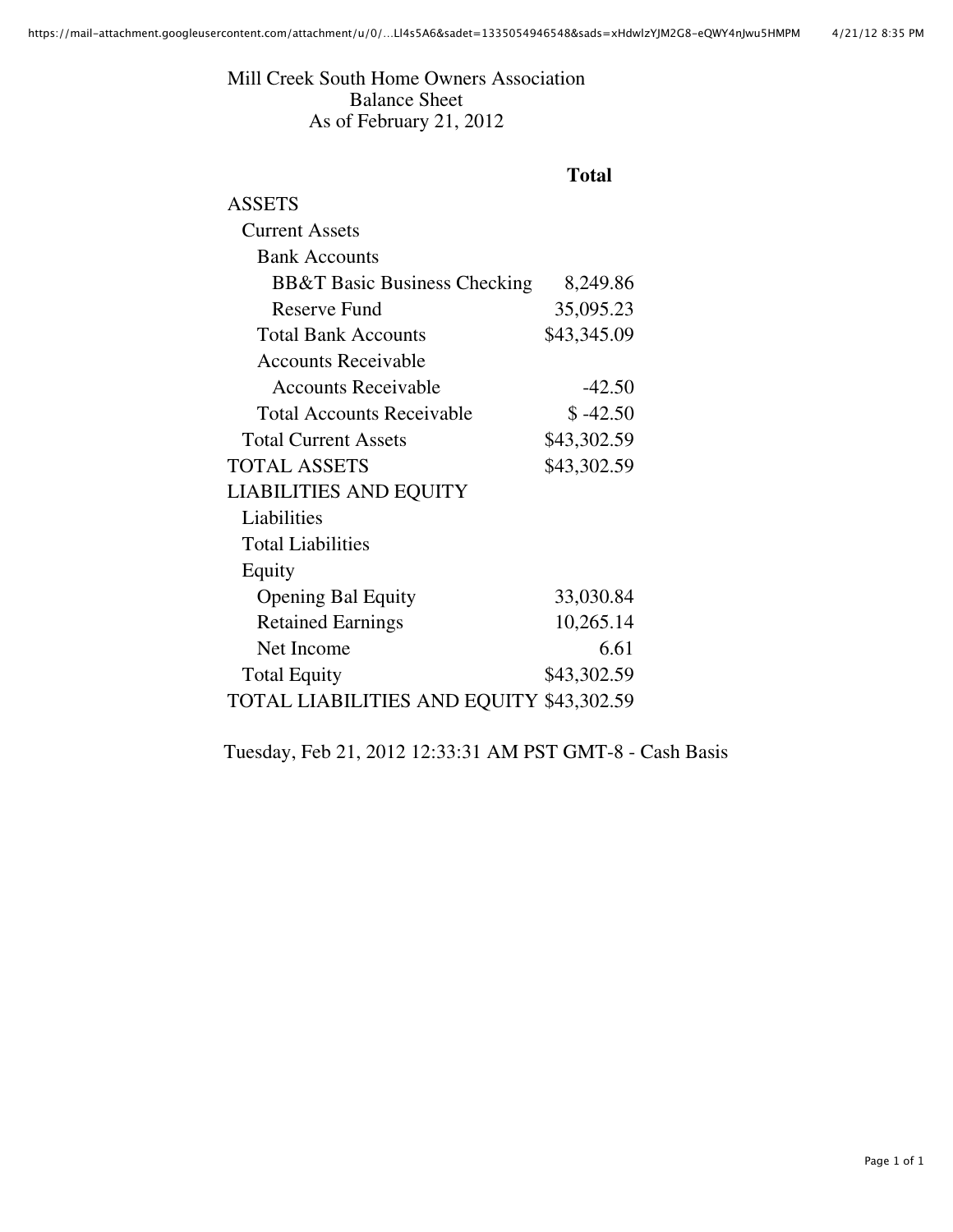Mill Creek South Home Owners Association Profit & Loss January 1 - February 21, 2012

| <b>Total</b> |
|--------------|
|              |
| 21.54        |
| \$21.54      |
| \$21.54      |
|              |
| 19.39        |
| \$19.39      |
| \$2.15       |
|              |
| 4.46         |
| \$4.46       |
| \$4.46       |
| \$6.61       |
|              |

Tuesday, Feb 21, 2012 12:33:31 AM PST GMT-8 - Cash Basis